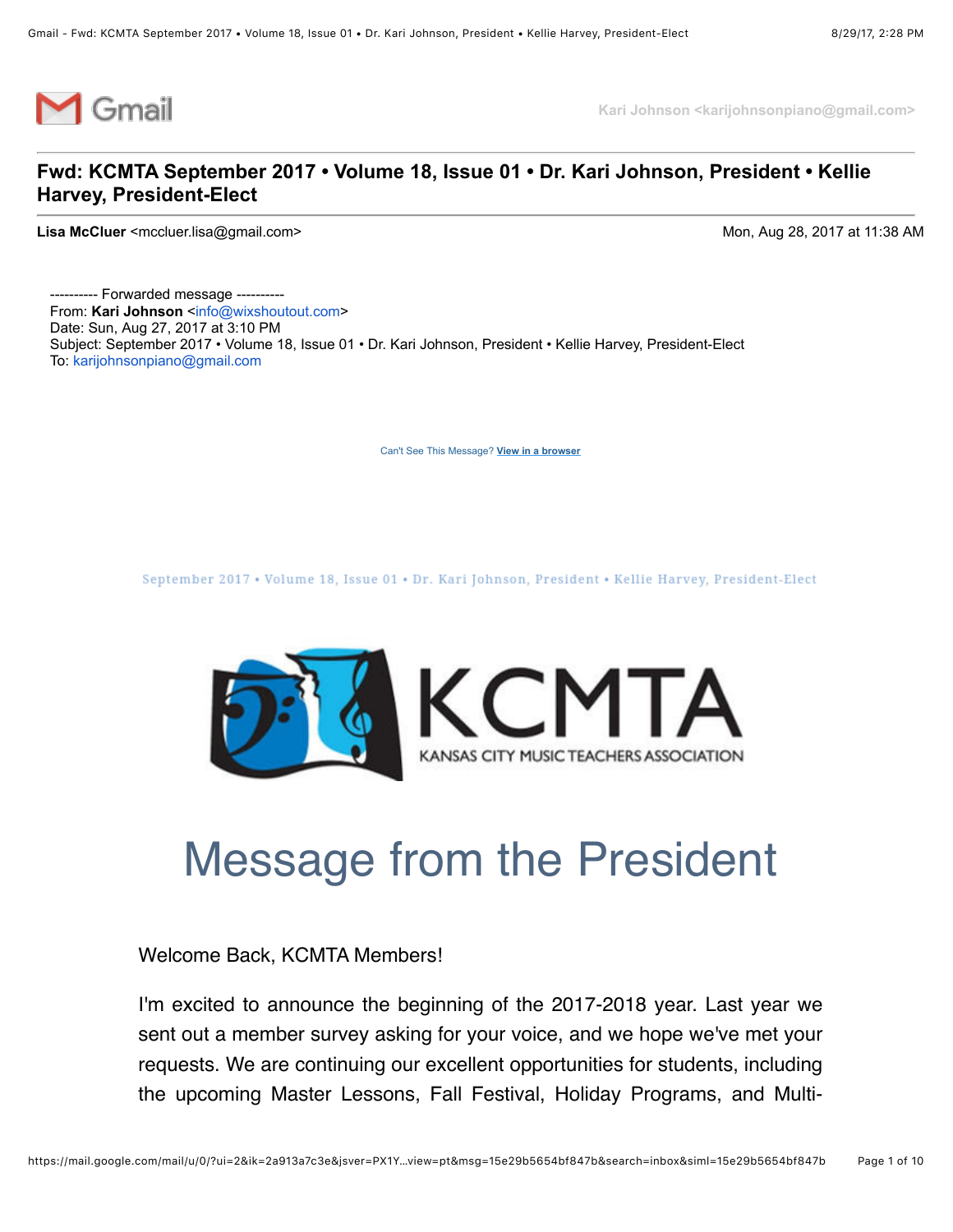Piano Event. Our workshops series kicks off on September 9 with what should be a fantastic presentation by composer Dr. Kevin Olson, and includes a Masterclass with Dr. Peter Mack, a Samba and Brazilian Percussion workshop, a close look at the Classical Period with Dr. Mia Hynes, and a presentation by Cliburn Bronze Medalist Sean Chen. We'll close the year in May with a luncheon/party celebrating the end of another season and the beginning of summer. Please check our [website](http://www.kansascitymusicteachers.org/) and plan to attend each event!

Dr. Kari Johnson President, KCMTA [karijohnsonpiano@gmail.com](mailto:karijohnsonpiano@gmail.com)

## In this Issue:

• Fall Kickoff • Master Lessons • Multi-Piano • Fall Festival • KMTA • Holiday Program • New Members • Performance Opportunities • In Memoriam

## Fall Kickoff

The time is drawing near to register for the Workshop with Kevin Olsen on Saturday September 9. Kevin Olsen is a master teacher and will be doing a multi-media/interactive presentation on his approach to teaching and how one can engage students and explore their creativity. This will be more than just a reading session and one you should not miss!

As in the past 2 years we will be at Grace and Holy Trinity Cathedral (Founders Hall) located at 415 West 13th. In order to have materials for everyone, **Luyben's needs to have a "head count" by Sept 1. Please**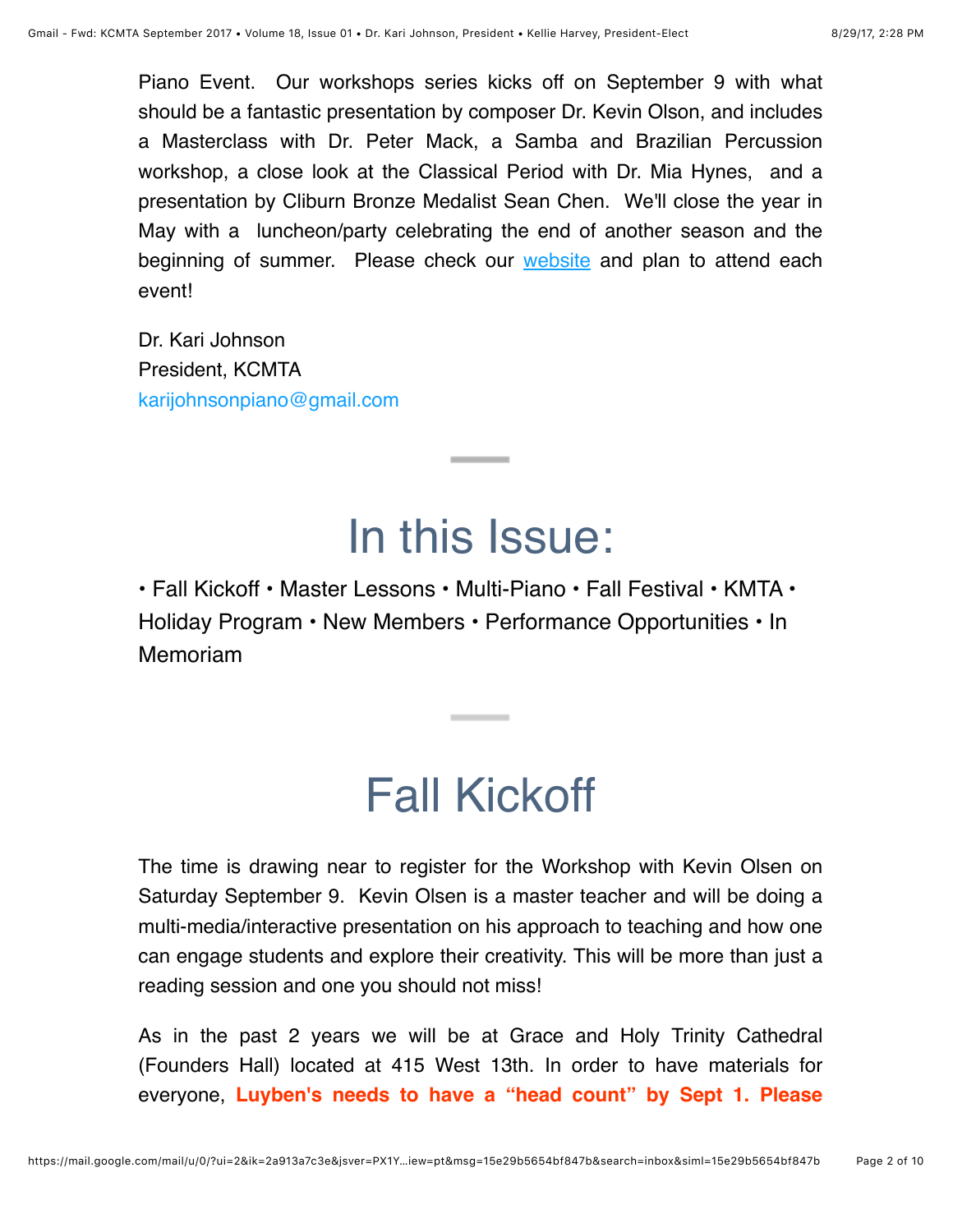#### **RSVP to [order@luybenmusic.com](mailto:order@luybenmusic.com) or call 816-753-7111.**

The event schedule is: 10:00 coffee and meet up, 10:30 Meeting, 11:30 Lunch (included!), and 12:30 Workshop. We will finish no later than 3:00.



### Kevin Olson

Kevin Olson is an active pianist, composer, and member of the piano faculty at Utah State University, where he teaches piano literature, pedagogy, and accompanying courses. In addition to his collegiate teaching responsibilities, Kevin directs the Utah State University Youth Conservatory, which provides weekly group and private piano instruction to more than 200 precollege community students. The National Association of Schools of Music has recently recognized the Conservatory as a model for pre-college piano instruction programs. Before teaching at Utah State, he was on the faculty at Elmhurst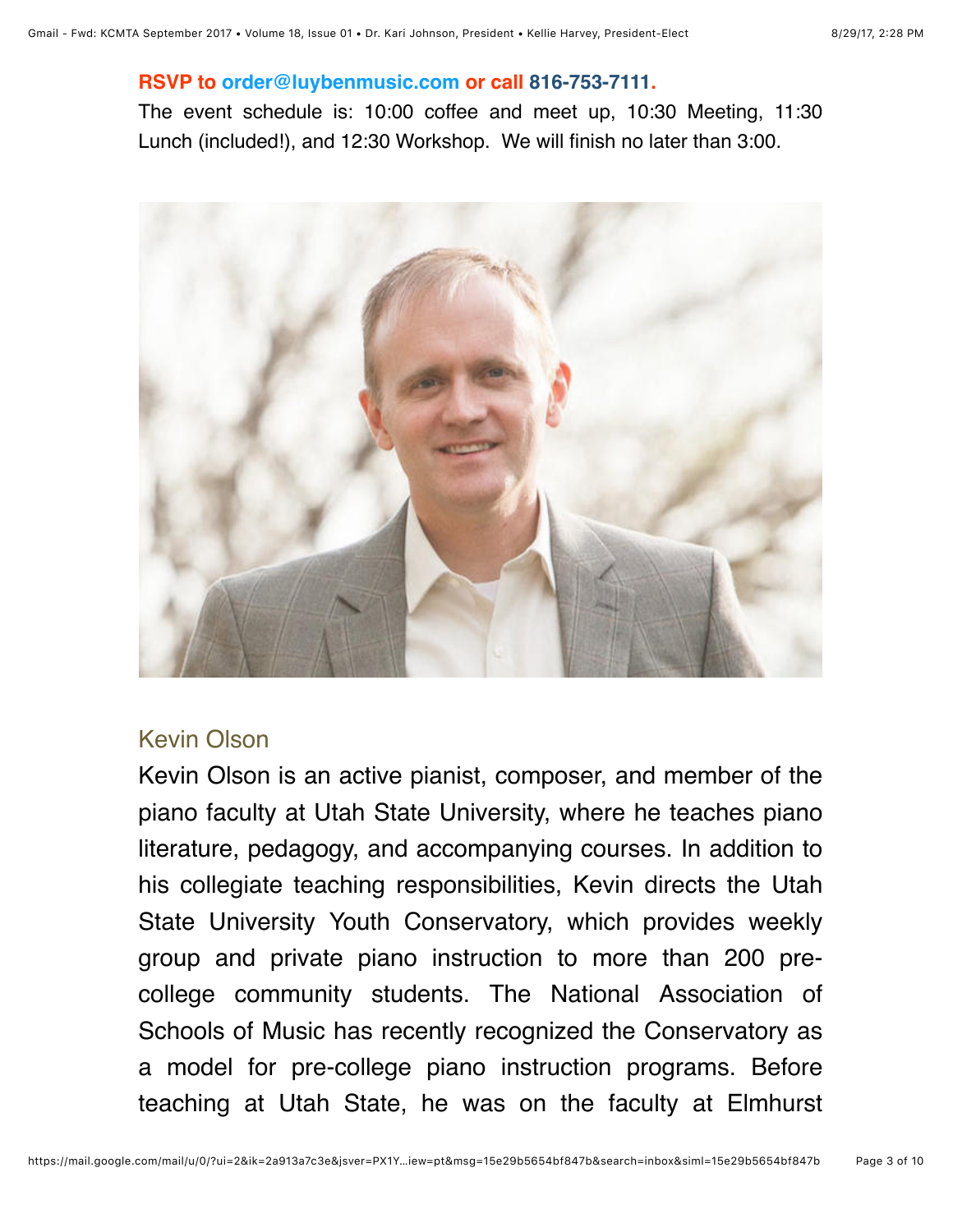College near Chicago and Humboldt State University in northern California.

A native of Utah, Kevin began composing at age five. When he was twelve, his composition, An American Trainride, received the Overall First Prize at the 1983 National PTA Convention at Albuquerque, New Mexico. Since then he has been a Composer in Residence at the National Conference on Keyboard Pedagogy, and has written music commissioned and performed by groups such as the American Piano Quartet, Chicago a cappella, the Rich Matteson Jazz Festival, Music Teachers National Association, and several piano teacher associations around the country.Kevin maintains a large piano studio, teaching students of a variety of ages and abilities. Many of the needs of his own piano students have inspired more than 100 books and solos published by the FJH Music Company, which he joined as a writer in 1994.

### Master Lessons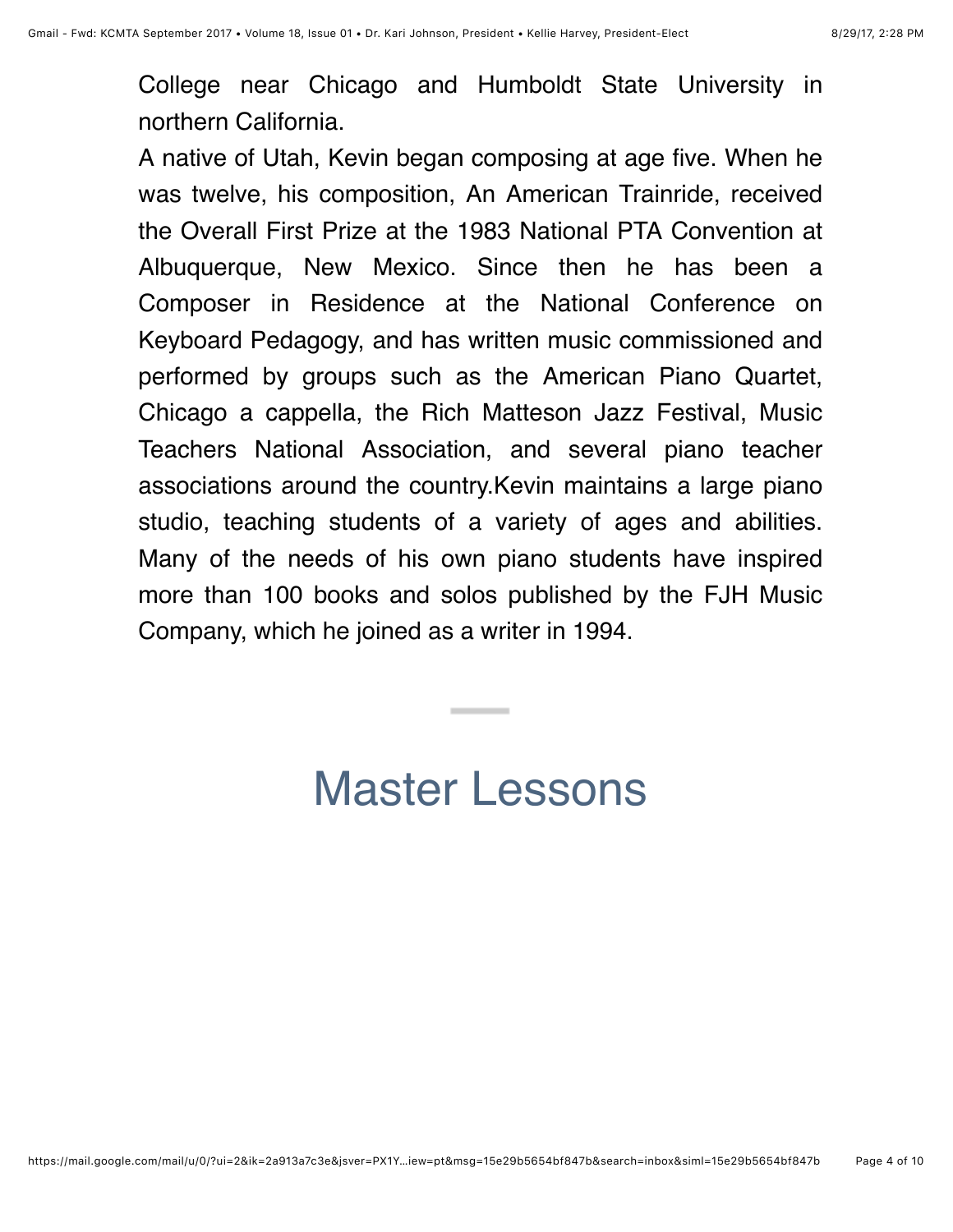

#### MASTER LESSONS — SEPTEMBER 29 - OCTOBER 2 — Plan now!

Be sure to get your Master Lesson[s enrollment form](http://kansascitymusicteachers.org/student-programs/master-lessons/) to me as soon as possible. Enrollments opened August 1 and will continue until September 9. You may bring your enrollment form and check on September 9 to the general meeting, but your chance for your first choice of lesson times will be greater if you get that to me sooner.

DON'T MISS THIS ONCE IN A LIFETIME OPPORTUNITY!!!!! Even if you only enter one student, don't miss the chance to get to know Dr. Peter Mack. I've been working on bringing him here for two years. He's amazing. Don't hesitate….just do it! I promise you'll learn something (and possibly have fun in the meantime)…and isn't that what it's all about?

Melody Stroth, NCTM, VP-Master Lessons

### MASTER LESSON CONCERT

Every KCMTA member should put October 1, 2017, 5:00 p.m., White Recital Hall, UMKC on your calendar. If you have students in Master Lessons, if you don't have students in Master Lessons, get yourself there…and your students. Dr. Mack is an amazing person, an amazing pianist and an amazing teacher. He's vice-president of MTNA and is in demand all over the country. I hear a rumor he might play a solo version of Rhapsody in Blue. Publicize this to your students. Don't make me beg. Be there.

Melody Stroth, NCTM, Master Lessons chair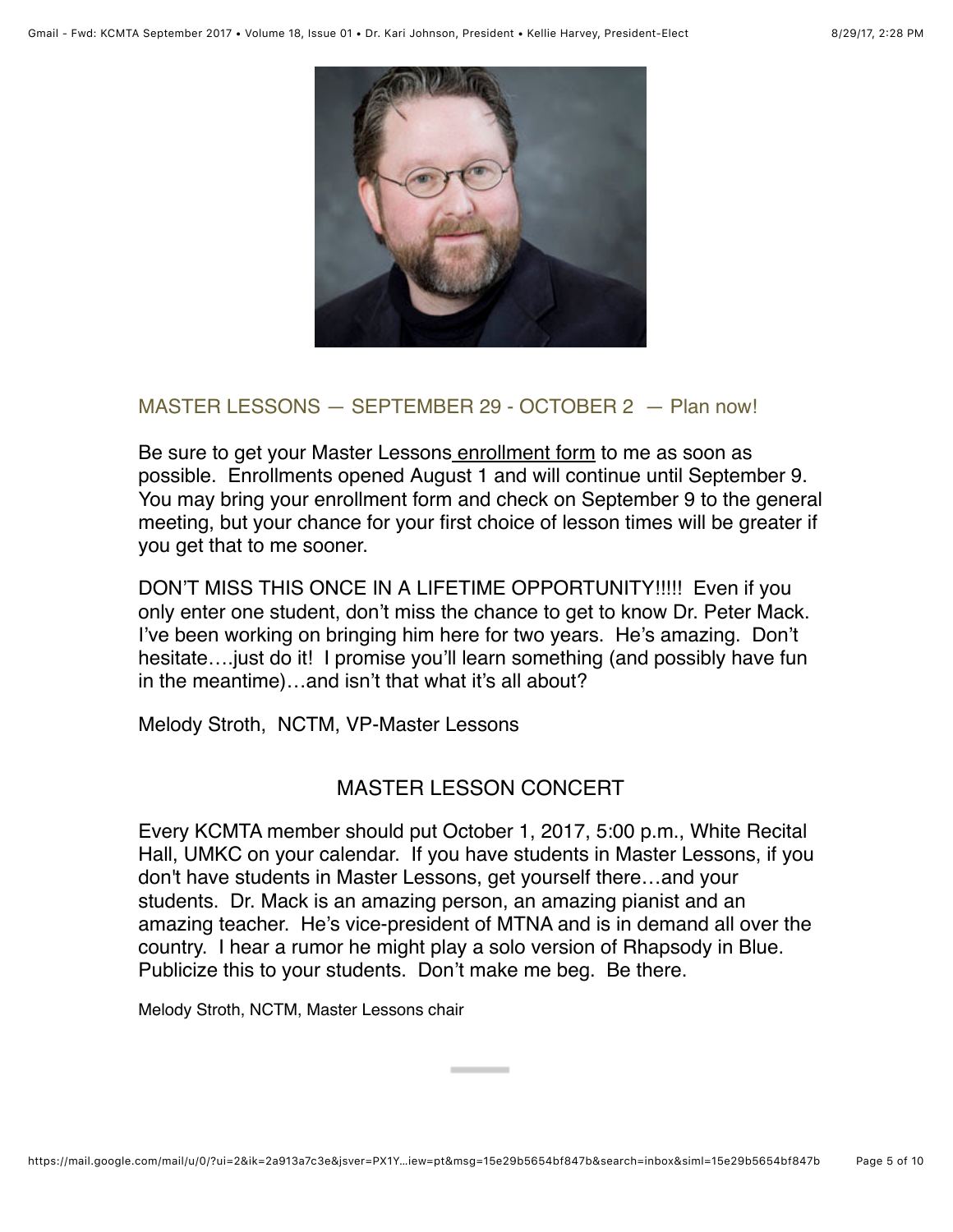# Multi-Piano 2018: Let the Games Begin!

There is still plenty of time to register and prepare for our 2018 Multi-Piano Concerts. If you have not participated before, I encourage you to take the plunge this year. Multi-Piano Concerts provide a unique opportunity for piano students to participate in a cooperative community event. The students will have the opportunity to perform under the direction of a professional conductor, experience and demonstrate proper concert etiquette, while joining in an ensemble performance.

Our conductor this year is Mr. Chad Reed. KCMTA has enjoyed and appreciated his talent through the 2016 and 2017 concerts, and we are thrilled to welcome him back this year. The music centers around our Olympic theme, featuring genres from around the world, as well as incorporating popular and classical music into the repertoire.

The concerts will be held January 7, 2018 at Mid-America Nazarene University. Registration forms, and other pertinent information can be found on KCMTA's website.

For questions, contact VP Multi-Piano, Deana Haines, [shininglightmusic@gmail.com](mailto:shininglightmusic@gmail.com), or 816-718-2948.

# Fall Festival: Celebrating the Baroque Era

The Deadline for the Fall Festival is drawing near! If you haven't registered yet, be sure to do it by September 8: [kcmta.tenutoweb.com.](http://kcmta.tenutoweb.com/) Remember- the NEW Volunteer Sign-Up replaces former Teacher Work Form: Teachers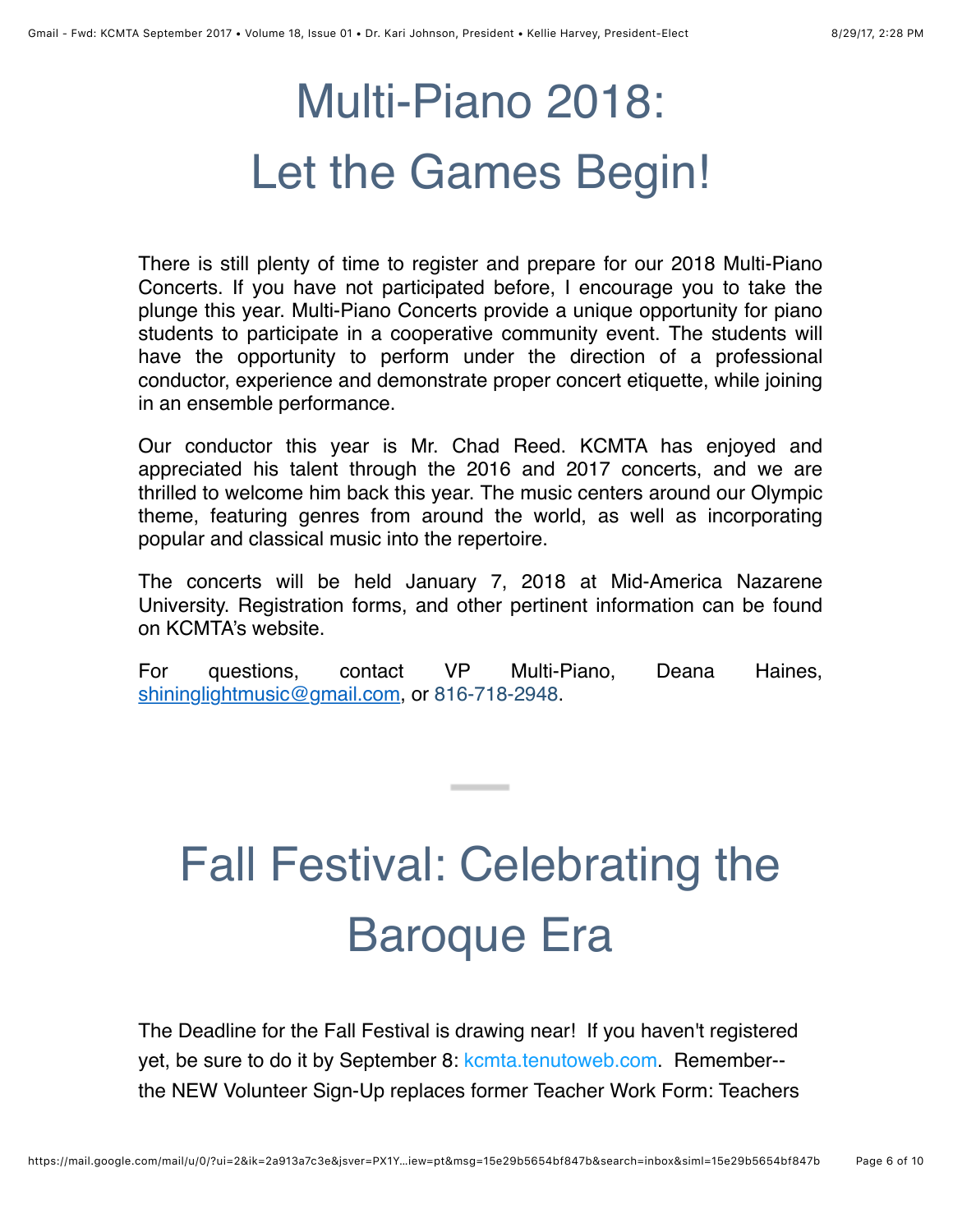will be emailed a [signupgenious.com](http://signupgenious.com/) link of Shifts and Stations. Because this is a teacher-staffed event, we need and appreciate every studio helping in some way!

[Check out the website for more information!](http://kansascitymusicteachers.org/student-programs/fall-festival/)

## KMTA Conference

Your are invited to the KMTA conference on October 20-21! Early registration ends October 1st. Please see the link below for complete information.

[http://ksmta.org/conference](http://www.ksmta.org/conference)

## Holiday Program 2017

Interested in participating in this year's **[Holiday Program](http://kansascitymusicteachers.org/student-programs/holiday-program/) at Union Station?** Here's some information to keep in mind:

**Date & Location:** Friday, Saturday and Sunday Dec. 1,2 & 3, 2017 at The Union Station

**Description:** This program is for the public performance of seasonal literature. Any instrument can be performed, but you must provide your own music stands, microphones, etc. if needed.

**Eligibility and Fees:** Students of any age may perform. No entry fee is required but be prepared to pay about \$5 for parking.

**Repertoire:** Any seasonal literature, performance ready.

**Rules:** Studios sign up for slots of 15 or 30 minutes. You must stay within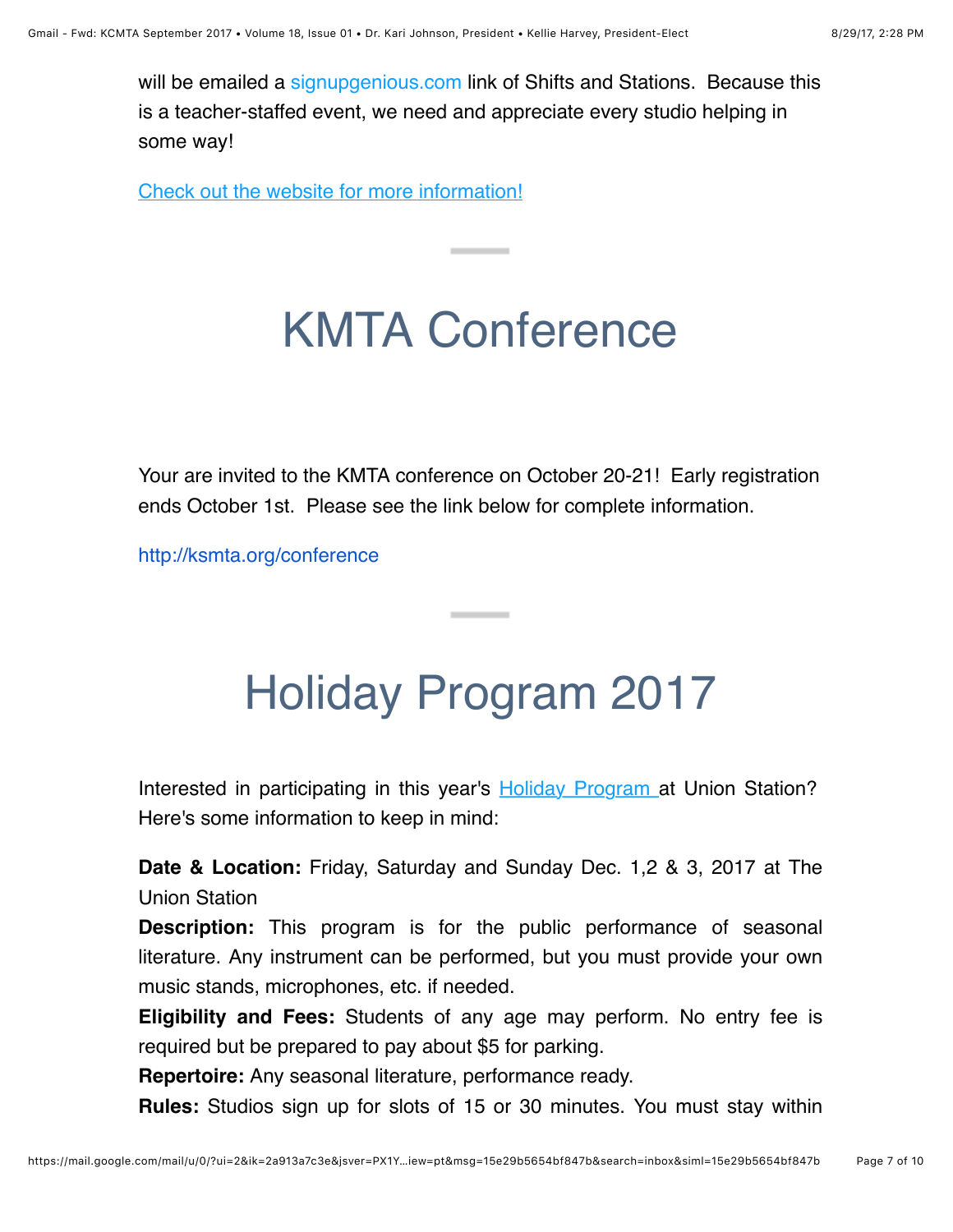your allotted time and teachers must be present when their students perform. **Schedule:** The performance schedule will be emailed to you by November 1st.

Myra Lemons, NCTM, Chair [myralemons@gmail.com](mailto:myralemons@gmail.com) 913-515-0585

# Welcome, New and Returning Members!

Here is a list of new and returning KCMTA members, as of August 9:

**Terrin B. Pabst** • Lee's Summit • Piano, Music Education **Beci Lankford** • KCMO • Piano **Ji Hye Han** • Overland Park • Piano, Theory, Accompanying **Shulin Guo** • Lenexa • Piano, Piano Pedagogy, Accompanying **Cheryl Gleason** • KCKS • Piano, Voice **Kayo Hasegawa** • Overland Park • Violin, Piano, Theory **Leslie Newlin** • Olathe • Piano, Accompanying, Clarinet **Mark Pretzel** • Olathe • Piano

## Performance Opportunities

Please consider the following performance opportunities for your students: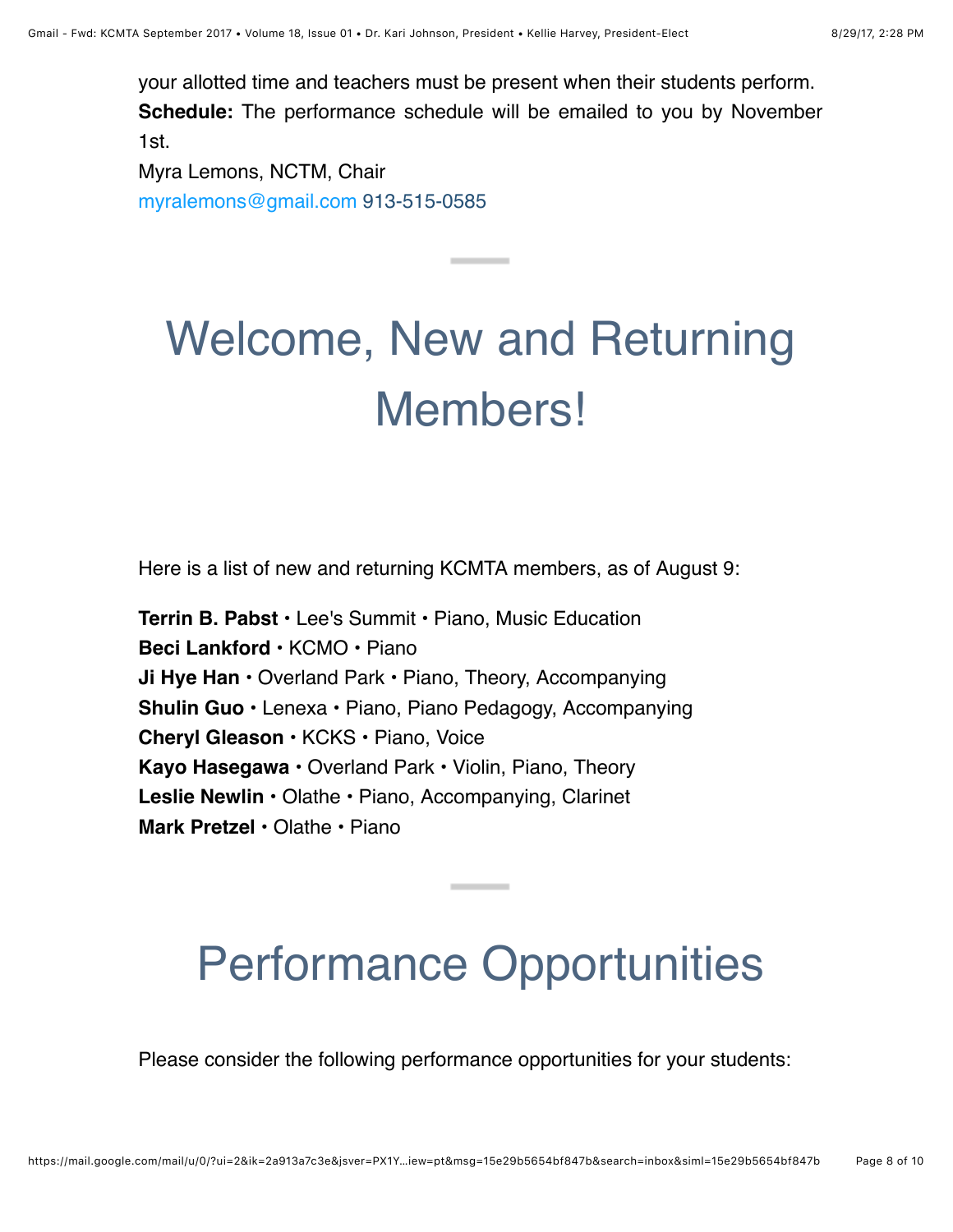### Ovation Piano Competition

[The Young Artists Music Academy is hosting the 2017 Ovation Piano](http://www.ovationpianocompetition.org/) Competition on [October 28-29.](http://www.ovationpianocompetition.org/) The event will be followed by Masterclasses with [Mira Marchenko on October 30-31.](http://www.ovationpianocompetition.org/2017-judges/) The Deadline for entry is October 1. Please contact Tatiana Ioudenitch with questions, and please consider entering your students!

913.710.4336 • [t.yudenich@gmail.com](mailto:t.yudenich@gmail.com)

### Student and/or Teacher Performances at KUMED Radiation Oncology department

The Radiation Oncology Department of KUMED is welcoming performances to lift patient spirits. All types of musicians are welcome. If you are interested in scheduling something for yourself or your students, please contact Kristi Reneau. 913-588-3612 • [kreneau@kumc.edu](mailto:kreneau@kumc.edu)

## In Memoriam

With great sadness we say goodbye to Deborah Bruns-Cook, a long time member, who passed away on Saturday, August 19 after a battle with cancer. Her memorial service was held on August 26, in St. Louis, MO. She will be missed by many of us. Her obituary can be found [here](http://www.legacy.com/obituaries/stltoday/obituary.aspx?n=deborah-sue-bruns-cook&pid=186468223&). In lieu of flowers, please make donations to [nature.org](http://www.nature.org/).

**[KCMTA Website](http://www.kansascitymusicteachers.org/)**